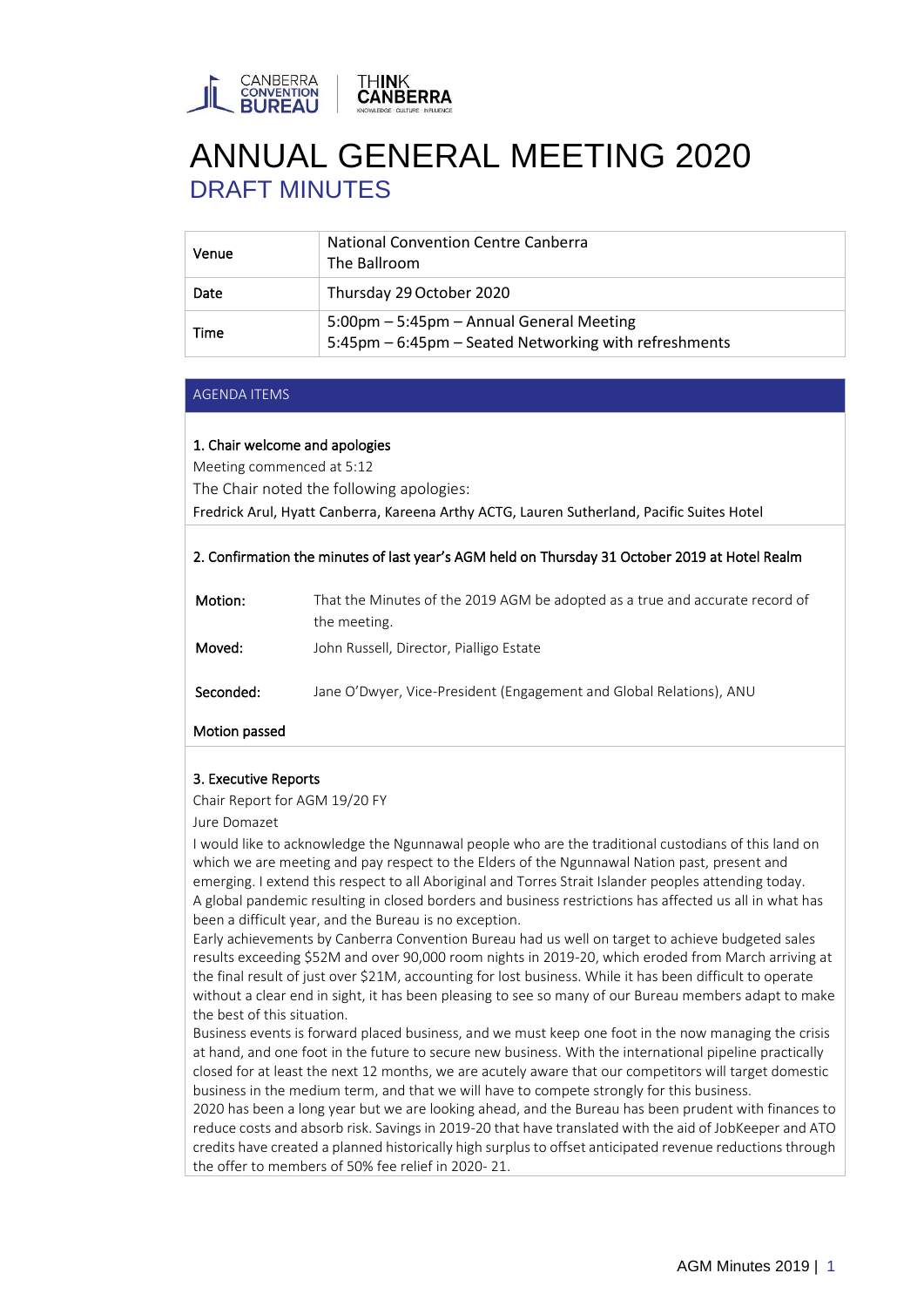

We hope your businesses will see the forward winning of business events as critical to your recovery and the recovery for our destination.

The Bureau welcomes the ongoing support by the ACT Government through VisitCanberra. 2020 election commitments by the Barr Government sees secure Bureau funding allowing our destination to effectively compete for business events as part of our destination recovery. We congratulate Chief Minister Barr on the election win and look forward to aiding the government to deliver on recovery priorities.

Thank you to Michael and Bureau staff for their hard work and flexibility over a very challenging year and thank my fellow Directors for their time and commitment. I also thank our members for your support as we remain committed to driving business events results to Canberra Region and your businesses.

# Treasurer Report for AGM 19/20 FY

Rob Stefanic

As noted by the Chair, the Bureau had a year to be remembered, if not for all the right reasons. Thinking about how to best serve member interests was at the fore in 2019/20. The 2019/20 financial year ended for the Bureau with a surplus of \$356,592 as noted in the Annual Report with the balance of held reserve ending at \$516,817. This is a deliberate and historically high surplus that will be used to offset membership fees and targeted sales and marketing activity. Prudent reductions in costs were sought early and JobKeeper and ATO credits have been important. In the figure is \$147K that is held in reserves. A full report and audit is available and can be found on the CCB website.

The CCB staff should be acknowledged as reduced hours and salaries have been a factor contributing to the current surplus.

Major income sources remain ACT Government funding, membership fees and in-kind support and again we would like to thank everyone for their ongoing support of the Bureau enabling them to win business for Canberra and our members.

Membership income in 2019/20 was stable with 128 financial members with retention remaining high at 90%. Some members fees in the last quarter of 2019/20 were waived and we welcomed 19 new members and their products in 2019-20. In addition to strong membership, there was strong industry support for sales, famil and tradeshow activity.

Financial services continue to be provided by Vivid Accounting and it is felt this provides good stability and expert support for the Bureau in this area. The 2019/20 financial audit was conducted by Synergy Group and the Bureau once again received a clean audit.

I would particularly thank the ACT Government for their ongoing recognition of the importance of business events in Canberra and for its ongoing support of the Bureau, and their commitment to funding through to 2025.

Our key sectors of education and research institutions will remain a critical part of Canberra's competitive advantage in the business events market and will play an important role in winning future international events for the destination. The Bureau appreciates the close working relationship with all the research and learning institutes.

The Bureau is operating in an increasingly competitive landscape as state and territory governments recognise the value of business events as a key economic driver for their recovery. All centres and bureaus will be targeting the business Canberra has traditionally been successful at winning.

The Bureau, along with our tourism stakeholder groups, intends to keep promoting the significant economic and employment benefits that greater convention centre capacity will bring to our region. Thank you to all members and those here for your leadership in growing business events in the ACT. Finally, I thank Mike Matthews and the Bureau team for their careful stewardship of an entity that is vital to the promotion of Canberra both locally and internationally.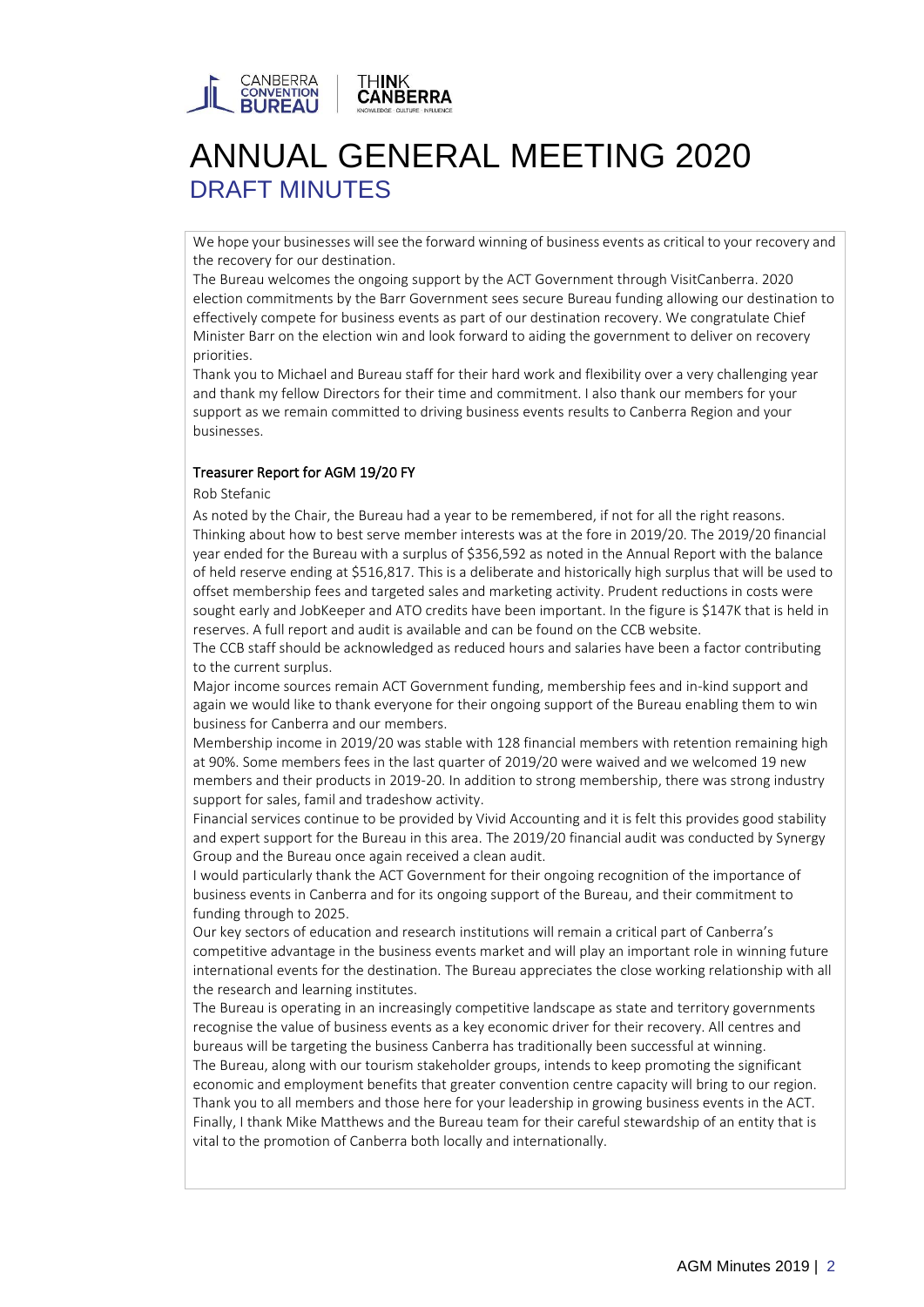

# CEO Report for AGM 19/20 FY

Michael Matthews

Acknowledgement of Country.

Seeing many years of business results evaporate has been heartbreaking, as are the impacts on the people and businesses in our community. Innovation from our members has been evident and while we're not all doing the work we thought we might at the start of 2020, we're still here… and ready to claw back profitability and capacity, and to recover.

With restrained convention capacity during peak periods, we were once again set to maintain the upward trajectory of business results and achieve budget again. Results aren't where we'd hoped yet we saw 66 bids submitted with an average bid value of \$913K and 1,206 room nights. There were 345 sales calls and we've identified another \$92M in new opportunities with \$60.2M in pending status.

Our next period is critical as we maintain relationships and compete for domestic business knowing full well that larger cities will be doing the same. Targeting meetings by tapping into our destination's key sector strengths and maximising hybrid location opportunities will be important as we convey the excellent work our members and also government has done to ensure events can take place safely.

This year's strong industry participation at Top Secret 2020, Canberra on Show and international famils with Singapore and India had set us up for a very strong 2020 and beyond. I encourage your businesses to fully engage in the benefits of Bureau membership and destination-first tradeshow and sales and marketing activities as part of our recovery.

The Bureau recognised early the financial pressures your businesses are facing and have offered 50% fee relief and other cost measures for the 2020-21 financial year.

Roles with AACB and Business Events Council of Australia provided platforms for your needs to be recognised federally. JobKeeper and the extension, the \$50M business events grant, and safety and hygiene best practices are examples.

Through Oxford Economics and Destinations International we're trialling an Economic Impact Calculator. The EIC will provide us methodology adapted to Australia, and estimate economic spend, tax dollars generated and the FT equivalent in labour, all-important markers when talking with government. Securing ACT Government funding to 2025 will enable the Bureau to get back to a full calendar of sales and marketing and client focused activities to grow business events and our share of national meetings and also international meetings. Smart Badge, which you're our first client has been support by ACTG and will have a role in communicating that we can again meet safely in Canberra.

Recovery will be measured in years and we must continue to compete fiercely while allocating our resources prudently and deliver engaging marketing strategies to grow awareness of Canberra as a leading business events destination. Our competitive advantage is our small and collaborative community, and it's come out through this crisis as we've seen the individual and personal support for each other. Green shoots are showing and we're well positioned to regain our momentum and to recover together.

Thank you each and every one of the Bureau team and thank you to the board for your expertise in guiding the organisation and for your engagement when needed. Special thanks to the executive, Jure, Steve and Rob.

| Motion:       | To receive and adopt the Chair's Report, Treasurer's Report and<br>CEO's Report. |
|---------------|----------------------------------------------------------------------------------|
| Moved:        | Adriaan Du Plessis, General Manager, Novotel Canberra                            |
| Seconded:     | Michael Thomson, Head of Aviation, Canberra Airport                              |
| Motion passed |                                                                                  |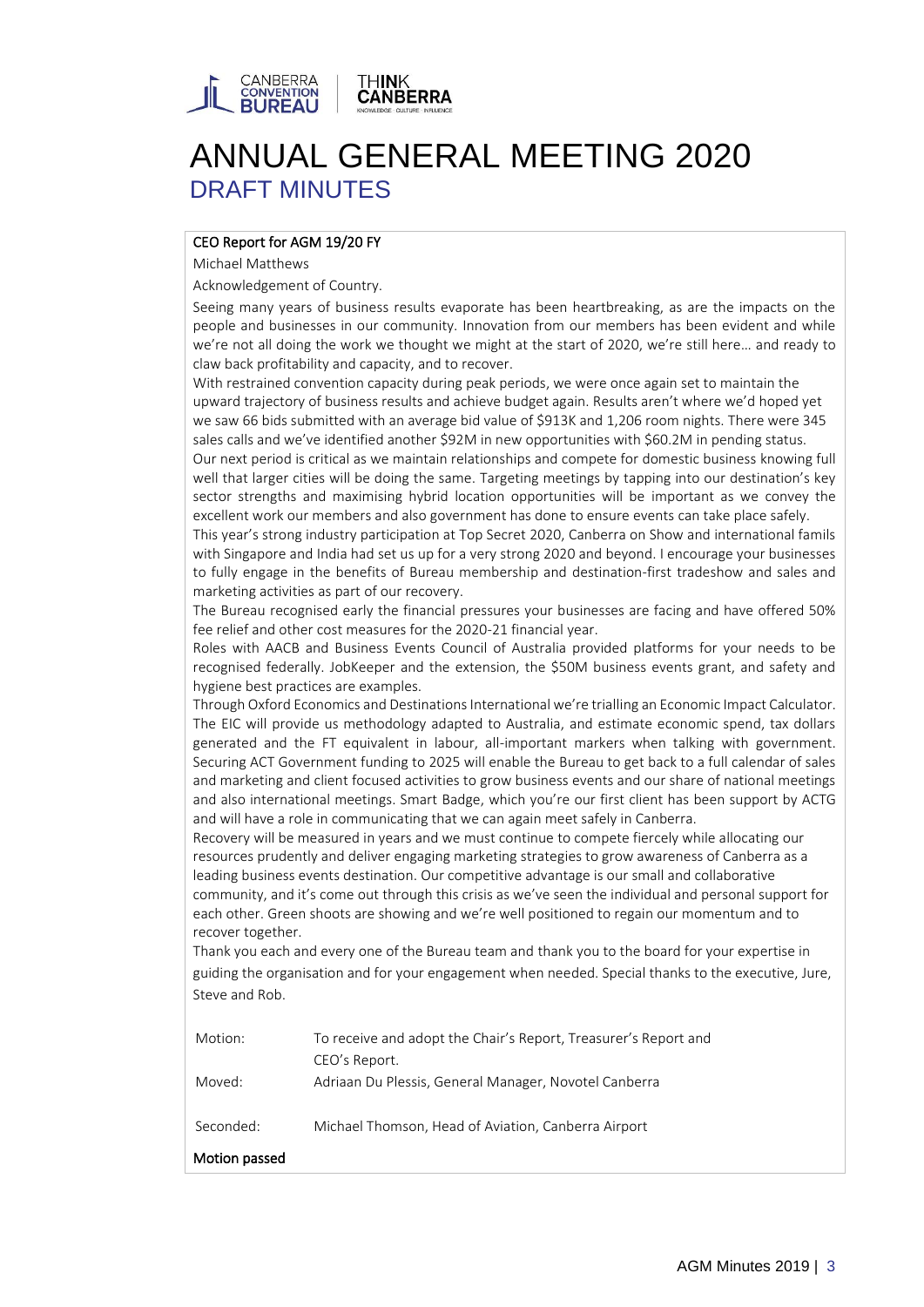

# 4. Appointment of the Auditor

CEO thanks Synergy for previous audit services - Eric Hummer from Synergy onsite for AGM Appointment of new audit services for the next financial year audit – Hardwickes

# 5. Election of Board positions –

The following Directors are standing down at the end of a two-year term and these category positions are due for re-election:

Incumbent: Fredrick Arul, Hyatt Hotel Canberra, (*a) those who own or are engaged in the management of hotels or motels having at least 200 accommodation units.*  Standing: Fredrick Arul, Hyatt Hotel Canberra / Shannon Craig, QT Canberra

*(e) those who own or are engaged in the management of some form of visitor attraction.*  VACANT

Incumbent: Barry Neame, Consec Conference Management, *(g) those who provide or are engaged in the provision of convention and meeting organization.*  Standing: Barry Neame, Consec Conference Management

Incumbent: Rob Stefanic, Department of Parliamentary Services*, (i) those who are involved in educational institutions or provide services to support the work of the Federal Parliament.* Standing: Rob Stefanic, Department of Parliamentary Services

Incumbent: Adriaan Du Plessis, Novotel Canberra, *(h) ordinary members who own or are engaged in the management of some other form of visitor, tourist or convention business or activity or any other business or activity.* 

Standing: Adriaan Du Plessis, Novotel Canberra / Richard Howarth, Trippas White Group

Categories that have received multiple nominations are category a) and h). An election was held with the voting cards provided with one vote per member organisation.

The Government appointee as Observer (Un-elected position, to be re-appointed each year by the ACT Government) is Kareena Arthy, Deputy Director-General.

As only one nomination was received for positions in categories g), i) no voting was required for these positions and nominees are confirmed in these Board positions for a two-year appointment.

- *(g) those who provide or are engaged in the provision of convention and meeting organization.*  Appointed Barry Neame, Consec Conference Management
- *(i) those who are involved in educational institutions or provide services to support the work of the Federal Parliament.* Appointed Rob Stefanic, Department of Parliamentary Services

Voting count for candidates in category a) and category h). Successful candidates are: